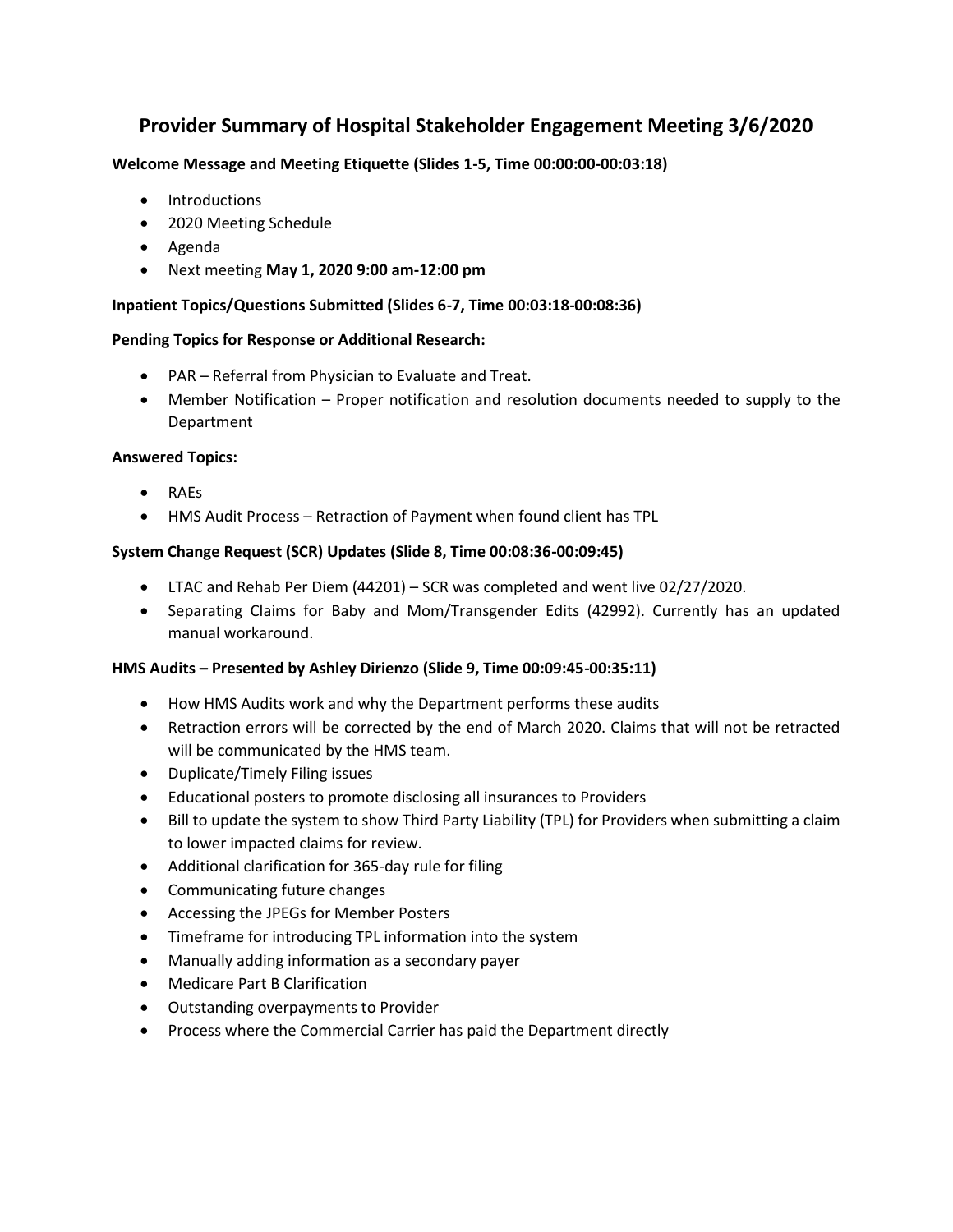#### **Hospital Peer Groups and Definitions (Slide 10, Time 00:35:11-00:37:35)**

- We are still considering options for peer groups
- The peer group definitions will be used to impact components of the payment methodology (e.g. base rate add-ons, weight sets, etc.)
- These peer groups will be developed to align with other Colorado initiatives like the Public Option and the Hospital Transformation Program

# **Myers and Stauffer presented by Joe Gamis, Kelly Swope and Brad Zuzenak (Slides 11-17, Time 00:37:35- 00:54:11)**

# **Hospital Inpatient Base Rates (Slide 12, Time 00:37:35-00:39:36)**

The Department is working with Myers and Stauffer to explore inpatient base rate reform. This process involves:

- Establishing an underlying base rate methodology
- Evaluating hospital-specific and peer group add-ons
- Achieving budget neutrality in the new system

#### **Hospital Inpatient Base Rates (Slides 13-15, Time 00:39:36-00:54:11)**

#### Underlying Base Rate Methodology:

- Initially looked at a cost-based approach (presented in January meetings)
	- o Process involved costing Medicaid claims for each hospital
	- o Options for hospital-specific, peer group, or statewide rates
- Now looking into the national operating standardized amounts for a statewide rate as the starting point
	- o Every hospital starts with the same underlying base rate
		- Published annually in Federal Register
			- FFY 2020 = \$5.796.63
	- o Add-ons will adjust each hospitals base rate

#### Add-Ons to Evaluate:

- Medical Education
	- o DGME Direct Graduate Medical Education
	- o IME Indirect Graduate Medical Education
- Current Nursery/NICU add-ons
	- o Still necessary with Mother/Baby claim splits?
- Peer group Add-On
	- o Single Add-on amount per established peer group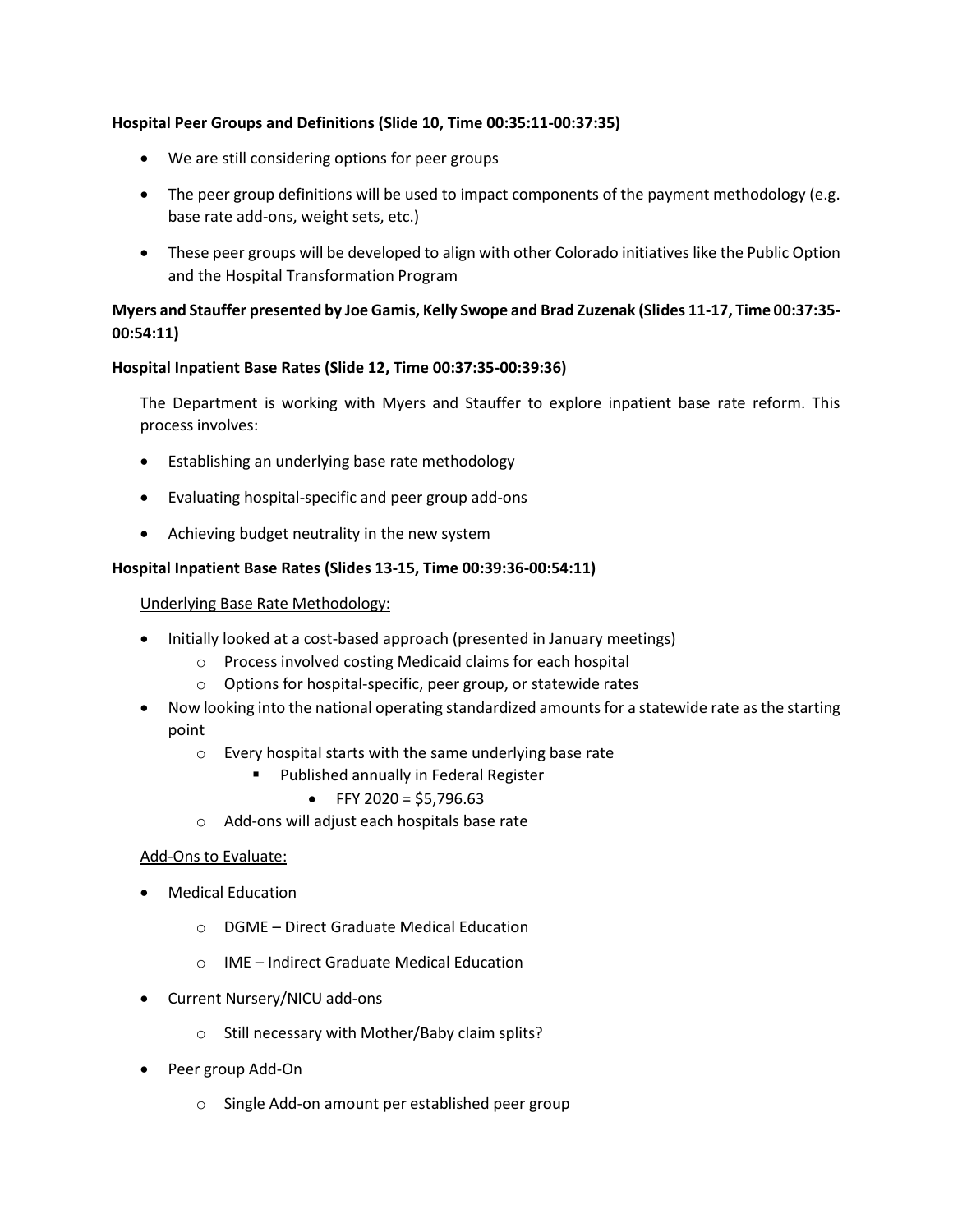■ Can be calculated using aggregated hospital cost or prior reimbursement.

# Timeline:

- Targeting July 1, 2021 implementation
- Mom/baby claim separation impact on modeling
- Continued updates at stakeholder engagement meetings

**\*\*00:46:30 – Technical issues related to sound, cut recording so presentation jumps\*\***

#### **Separating Baby from Mother's Claim (Slides 18-31, Time 00:54:11-01:41:05)**

- For years, the Department was asked to separate birth claims into two separate claims since there was significant extra work done by hospitals to combine their claims for just Medicaid
- The Department seriously started discussing making this change going back to July 2017
- Ongoing work for 3 years and we want to thank you for both your participation and your patience as we worked through the necessary changes
- Estimated implementation date is 7/1/2020
- DRGs involved in this Analysis Table provided

Steps involved in estimating change in payment:

- Estimate number of claims for babies born who did not stay after Mother left
- Table Provided Claim Type and Approximate Claim Count CY 2018

Steps involved in estimating change in payment:

- Use National DRG Weights, Average Length Of Stay and Trim Point for delivery and neonate DRGs since the standard in the US is to separate mother's delivery and baby birth claims.
- We must therefore use the National DRG Weights since Colorado weights currently combine mother and baby on delivery claims.
- **Data Source:** [3M HSRV National DRG Weight Table Version 33.](https://www.colorado.gov/pacific/sites/default/files/Hospital%20Specific%20Relative%20Values%20%203M%20NATIONAL%20WT%20TABLE%20VER%2033_1.pdf)

#### **3M APR-DRG National HSRV Weight Table Ver 33**

- 3M calculates two sets of national weights, "standard" and "hospital-specific relative values" (HSRV).
- The standard weights reflect hospital charges as a measure of resource use for each APR DRG relative to the average inpatient stay.
- The HSRV weights include adjustments to reduce the effect on weights of the differences among hospitals in how they charge.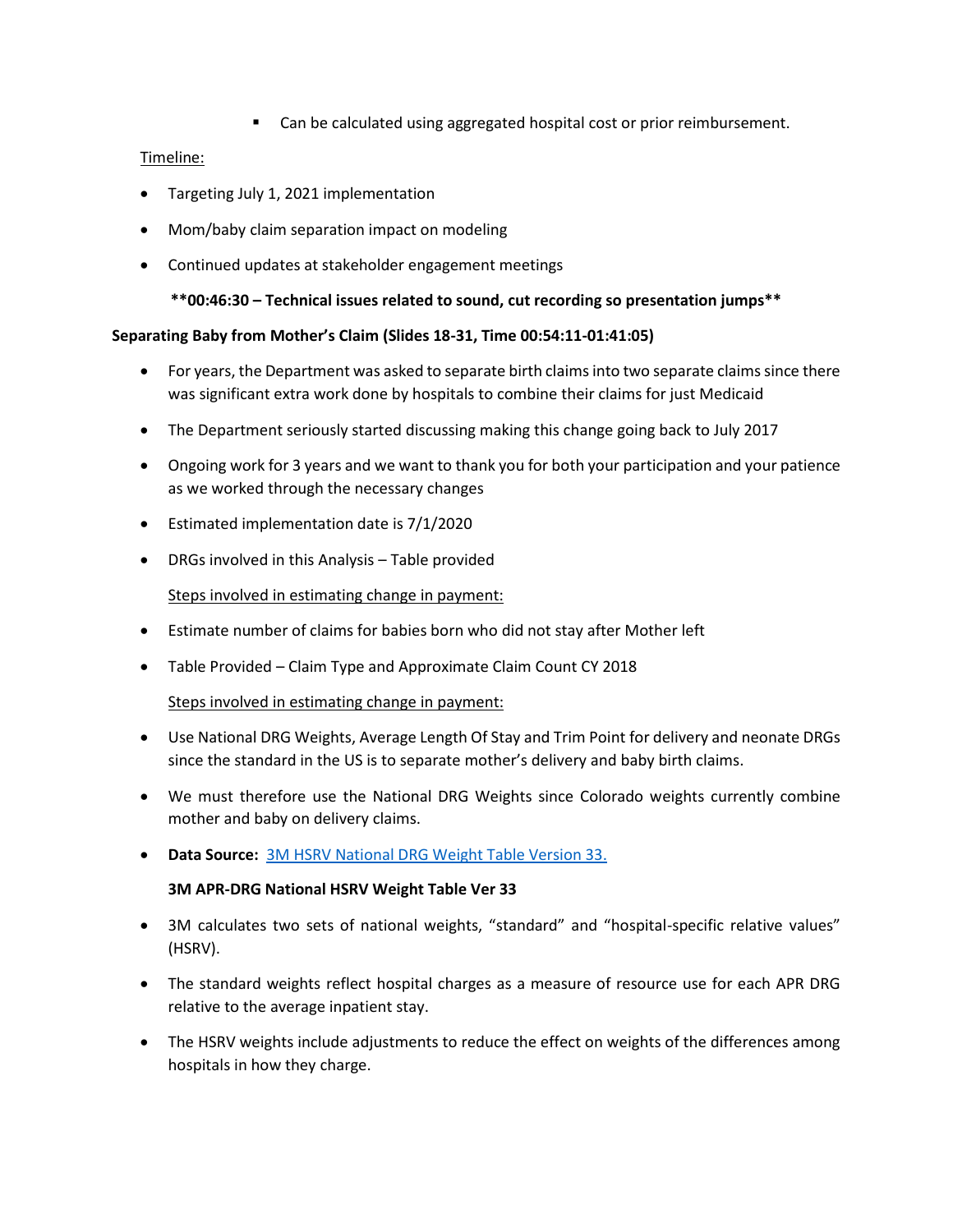- 3M recommends HSRV weights as the more accurate reflection of true differences in relative resource use across APR DRGs at the national level.
- Policy Adjustments / Adjusting to CO Weights for budget neutral change in payments
- Table representing adjustments provided
- DRG 589 has received a policy weight adjustment since the inception of APR-DRGs on 1/1/2014. (Table Provided)
- Out of 18 claims paid since 1/1/2014, all but 3 (83%) were paid using the "lower of" exception where hospitals are paid billed charges.
- This policy adjustment has created a situation where the DRG, particularly Severity of Illness=4, appears to be broken.
- The Department has suspended this policy adjustment.
- We will continue to monitor DRG 589 going forward.
- Prepare a comparison of the old payments (current state) vs. new payments by Claim Types. (Table Provided)

Hospitals who may have a reduction in estimated payment going forward look like this:

- Have an above average number of Neonate transfers coming into hospital
- AND/OR had 0 missing baby claims to make up change in Neonate payment
- AND/OR Had at least one large 598-4 claim that paid the billed amount during CY2018
- AND/OR Hospitals with a Case Mix Index (CMI) lower than the estimated **.2029** for well baby neonate claims.

Slides 28-30, Tables provided to show *estimated* changes in Hospital reimbursement.

- If you would like to see your own numbers in more detail, please contact Diana Lambe at [diana.lambe@state.co.us](mailto:diana.lambe@state.co.us) with the names and Medicaid IDs of your hospitals
- The modified portion of DRG Weight Table (DRGs for Delivery & Neonates) has been uploaded to th[e Hospital Stakeholder Engagement Meeting website](https://www.colorado.gov/pacific/hcpf/hospital-stakeholder-engagement-meetings) for your use in estimating how the change will affect your hospital reimbursement.

#### **Outpatient Topics/Questions Received (Slide 32, Time 01:41:05-01:41:24)**

Inquiries were not received and none currently pending.

#### **EAPG Module Update (Slide 33, Time 01:41:24-01:44:12)**

- 3M Plans to release new module 03/26/2020
	- o Quarterly CPT/HCPCS updates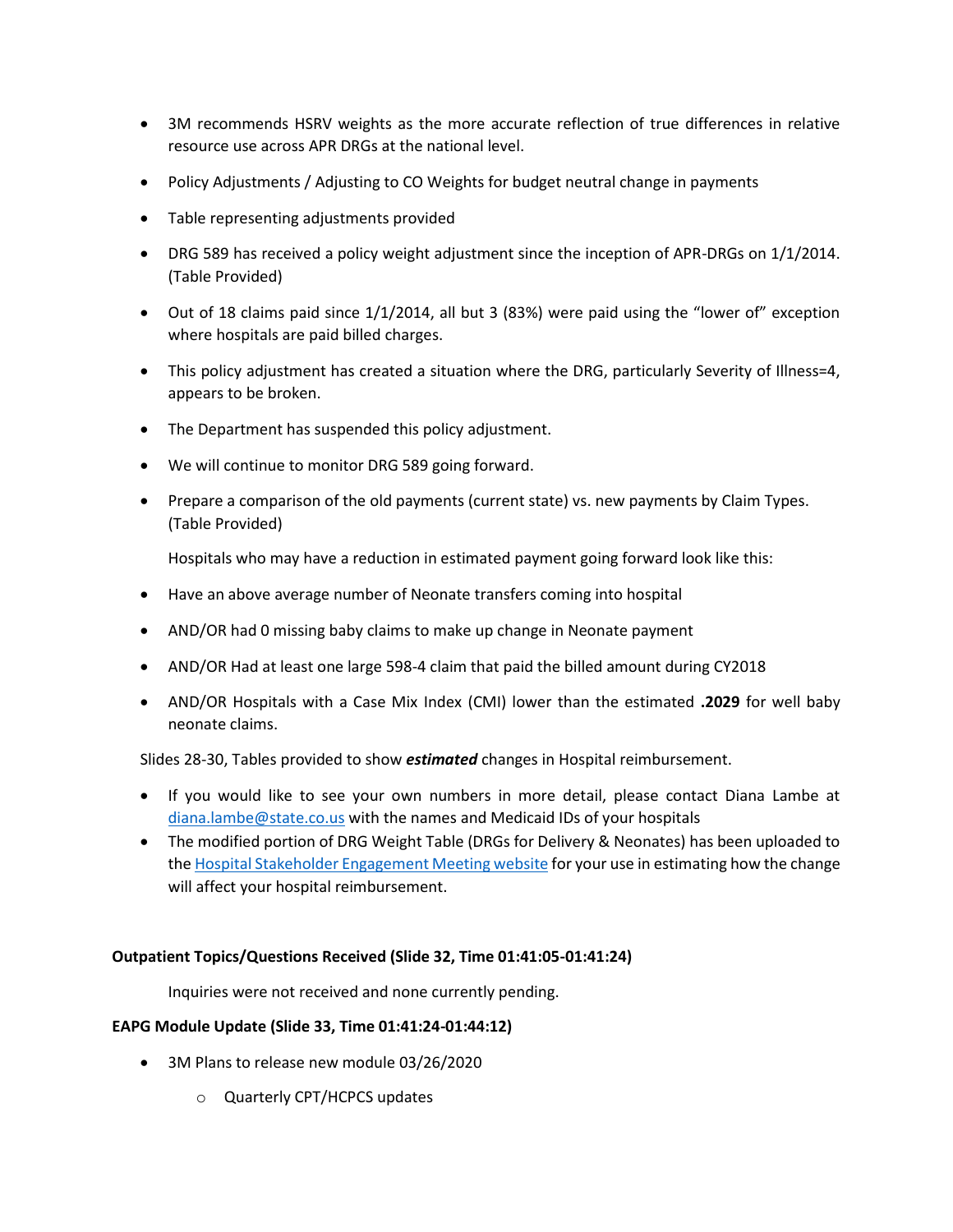- o April 1, 2020 implementation date anticipated
- o No changes in Colorado payment policies
- EAPG Version 3.10 will remain in effect
- Integration of NCCI/MUE for greater accuracy in a future version, timing to be determined

#### **Drug EAPG Re-Weighing (Slides 34-40, Time 01:44:12-01:57:41)**

- Feedback from several Critical Access and Medicare Dependent Hospitals (CAHs and MDHs) regarding the discrepancy in EAPG payment in relation to drug costs in outpatient setting
	- $\circ$  Analysis has shown that providing outpatient hospital drugs is more costly for these hospitals than their counterparts
- CONCEPT: Rebalance EAPG drug weights such that Critical Access and Medicare Dependent Hospitals see payment in greater alignment with drug costs
- In order to provide relief to such hospitals providing outpatient drugs, drug EAPG weights are proposed to be increased
- Since EAPG weights are based on averages an increase to one group of hospitals will necessarily cause a decrease for another group.
- Non-CAH non-MDH rural hospitals and urban independent hospitals will not have a change in drug EAPG weights.

Listing of Drug v 3.10 EAPGs (Table Provided) (Slide 36)

Hospitals with Drug Payment Increase (Table Provided) (Slide 37)

Hospitals with Neutral Drug Payment (Table Provided) (Slide 38)

Hospitals with Drug Payment Decrease (Table Provided) (Slide 39)

- Re-weights proposed to be effective June 1, 2020
- Dedicated meetings held on January 31 and February 14 (see Hospital Stakeholder Engagement [Meetings](https://www.colorado.gov/pacific/hcpf/hospital-stakeholder-engagement-meetings) page)
- Regulatory requirements:
	- o State Plan Amendment
	- o Update to Colorado Rule
		- Initial reading to Medical Services Board scheduled for March 13, 2020
- System Updates